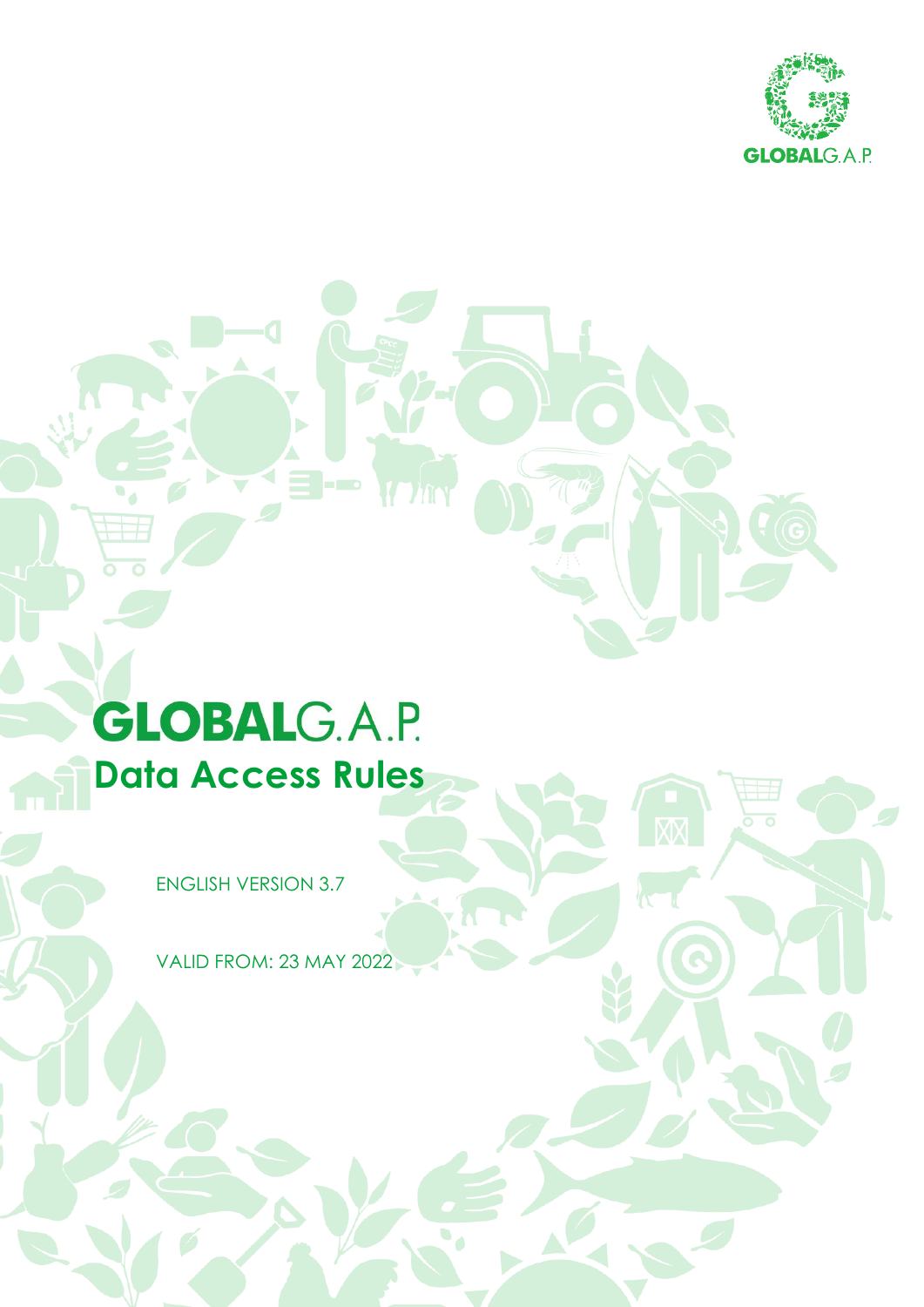

# **TABLE OF CONTENTS**

| 1            |                                              | <b>INTRODUCTION</b>                                                                                                              | 3  |  |  |
|--------------|----------------------------------------------|----------------------------------------------------------------------------------------------------------------------------------|----|--|--|
| $\mathbf{2}$ |                                              | <b>DEFINITIONS</b>                                                                                                               | 3  |  |  |
| 2.1          |                                              | Data Access Groups                                                                                                               | 3  |  |  |
|              | 2.1.1                                        | Data access group: GLOBALG.A.P. Secretariat                                                                                      | 4  |  |  |
|              | 2.1.2                                        | Data access group: CB/VB                                                                                                         | 4  |  |  |
|              | 2.1.3                                        | Data access group: market participant                                                                                            | 4  |  |  |
|              | 2.1.4                                        | Data access group: observer                                                                                                      | 4  |  |  |
|              | 2.1.5                                        | Data access group: public                                                                                                        | 4  |  |  |
| 2.2          |                                              | Types of Data and Data Release                                                                                                   | 5  |  |  |
|              | 2.2.1                                        | Standard data/Standard visibility                                                                                                | 5  |  |  |
|              | 2.2.2                                        | Producer/Company/Operation data                                                                                                  | 5  |  |  |
|              | 2.2.3                                        | Product and certification data                                                                                                   | 5  |  |  |
| 2.3          |                                              | <b>Further Definitions</b>                                                                                                       | 5  |  |  |
|              | 2.3.1                                        | Active status of a product                                                                                                       | 5  |  |  |
|              | 2.3.2                                        | Data partners                                                                                                                    | 5  |  |  |
|              | 2.3.3                                        | Audit Online Hub                                                                                                                 | 5  |  |  |
| 3            |                                              | <b>GENERIC GLOBALG.A.P. DATA ACCESS RULES</b>                                                                                    | 6  |  |  |
| 3.1          |                                              | <b>Standard Data/Standard Visibility</b>                                                                                         | 6  |  |  |
| 3.2          |                                              | Producer/Company/Operation Data                                                                                                  | 6  |  |  |
| 3.3          |                                              | <b>Product and Certification Data</b>                                                                                            | 8  |  |  |
|              | 3.3.1                                        | Product and certification data for IFA, CfP, HPSS, PSS, Produce Safety Assurance standard,<br>and benchmarked schemes/checklists | 8  |  |  |
|              | 3.3.2                                        | Product and certification data for CoC and CFM standards                                                                         | 9  |  |  |
|              | 3.3.3                                        | Product and certification data for PHA standard                                                                                  | 10 |  |  |
|              |                                              | 4 DATA ACCESS RULES FOR GRASP                                                                                                    | 11 |  |  |
| 4.1          |                                              | Producer/Company/Operation Data                                                                                                  | 11 |  |  |
| 4.2          |                                              | <b>Product Data</b>                                                                                                              | 12 |  |  |
| 5            |                                              | DATA ACCESS RULES FOR DATA ACCESSED BY GLOBAL FOOD SAFETY INITIATIVE                                                             | 13 |  |  |
|              | <b>VERSION/EDITION UPDATE REGISTER</b><br>15 |                                                                                                                                  |    |  |  |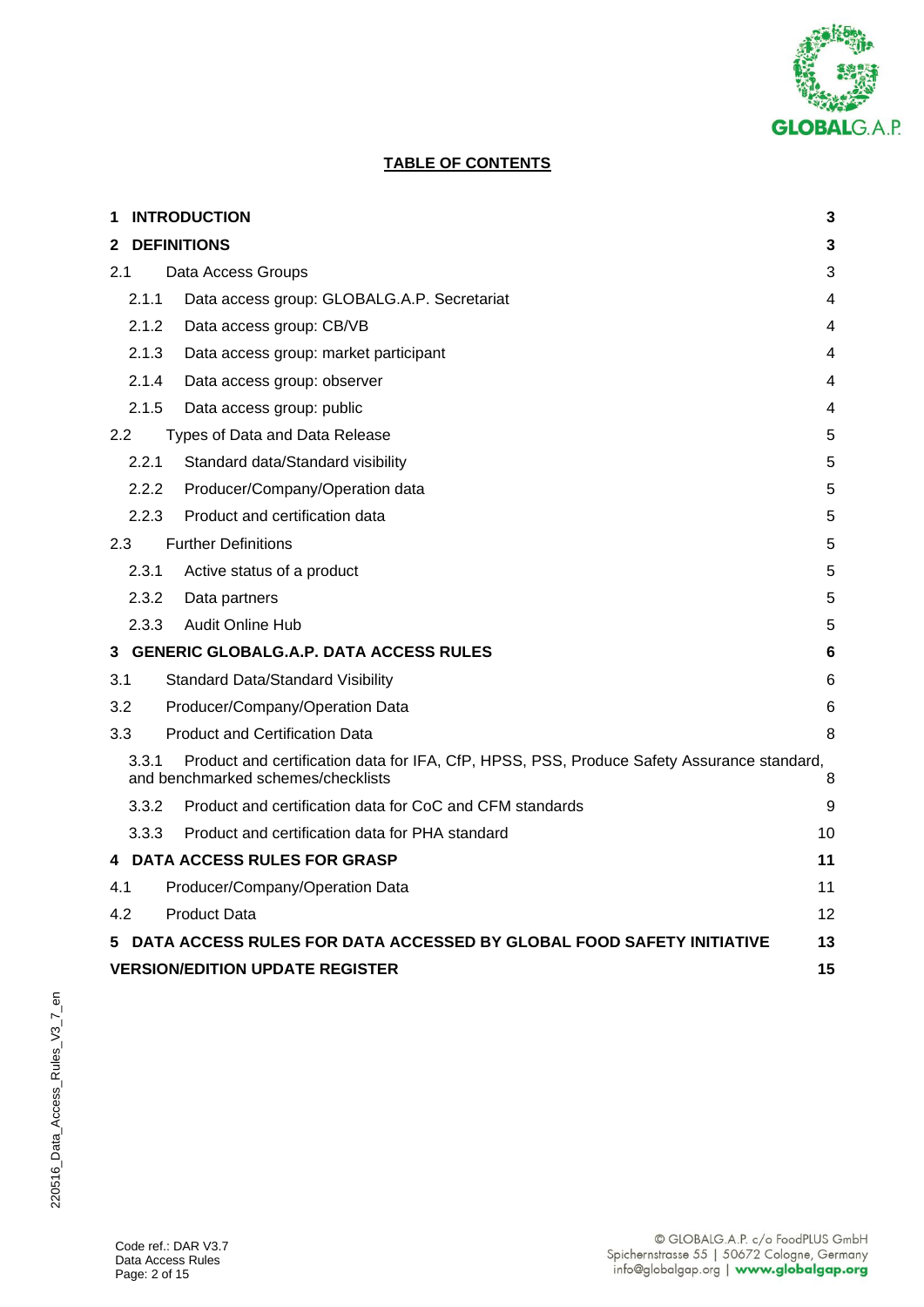

## **1 INTRODUCTION**

FoodPLUS GmbH/GLOBALG.A.P. Secretariat offers customers various services for managing the certification and inspection/audit process. This requires data to be collected and processed. According to our data protection policy we commit to strict requirements for processing personal data and ensure compliance with national and international data protection laws, in particular the General Data Protection Regulation (GDPR). Further information on how we process personal data can be found in our privacy policy [https://www.globalgap.org/uk\\_en/Privacy-Policy.](https://www.globalgap.org/uk_en/Privacy-Policy)

Among other things, personal data is collected to allow the GLOBALG.A.P. Secretariat to contact producers/companies, e.g., in case of food crises, complaints, or audits in the framework of the GLOBALG.A.P. Integrity Program.

This document describes the default minimum data access settings of each of the following standards and add-ons, independent of their versions (unless a specific version or standard type is expressly referred to in this document):

- GLOBALG.A.P. Integrated Farm Assurance (IFA) standard
- GLOBALG.A.P. Crops for Processing (CfP) standard
- GLOBALG.A.P. Harmonized Produce Safety Standard (HPSS)
- GLOBALG.A.P. Produce Safety Standard (PSS)
- GLOBALG.A.P. Produce Safety Assurance standard
- GLOBALG.A.P. benchmarked schemes and checklists equivalent and resembling
- GLOBALG.A.P. Chain of Custody (CoC) standard
- GLOBALG.A.P. Compound Feed Manufacturing (CFM) standard
- GLOBALG.A.P. Produce Handling Assurance (PHA) standard
- GLOBALG.A.P. Risk Assessment on Social Practice (GRASP) add-on

It details for each standard what information is published in the GLOBALG.A.P. database [\(https://database.globalgap.org/\)](https://database.globalgap.org/) and visible to the different data access groups as defined below.

Data access rules for any other standards (e.g., Primary Farm Assurance standard) and add-ons (other than GRASP) are detailed in their specific normative documents. However, the definitions in this document are applicable for all GLOBALG.A.P. standards and add-ons.

By participating in the respective standard/add-on, the producer/company/operation grants access to the producer/company/operation data as well as product and certification data as displayed in the respective tables.

At any time, producers (this term also includes producer groups) as well as producer group members and companies/operations whose data is registered may release more data to the different data access groups via the certification body (CB)/verification body (VB). However, where a standard or an add-on as such is not visible to the public it is not possible to release any data to the public. Furthermore, extended data access rights can be assigned by the producer/company/operation to individually registered companies with a personalized GLOBALG.A.P. database account (e.g., retailers).

## **2 DEFINITIONS**

## **2.1 DATA ACCESS GROUPS**

Several users such as producers, CBs, retailers, suppliers, etc. have access to the GLOBALG.A.P. database located at [https://database.globalgap.org.](https://database.globalgap.org/)

Access rights to the data stored in the database depend on the data access group to which the user belongs. A user may belong to more than one data access group.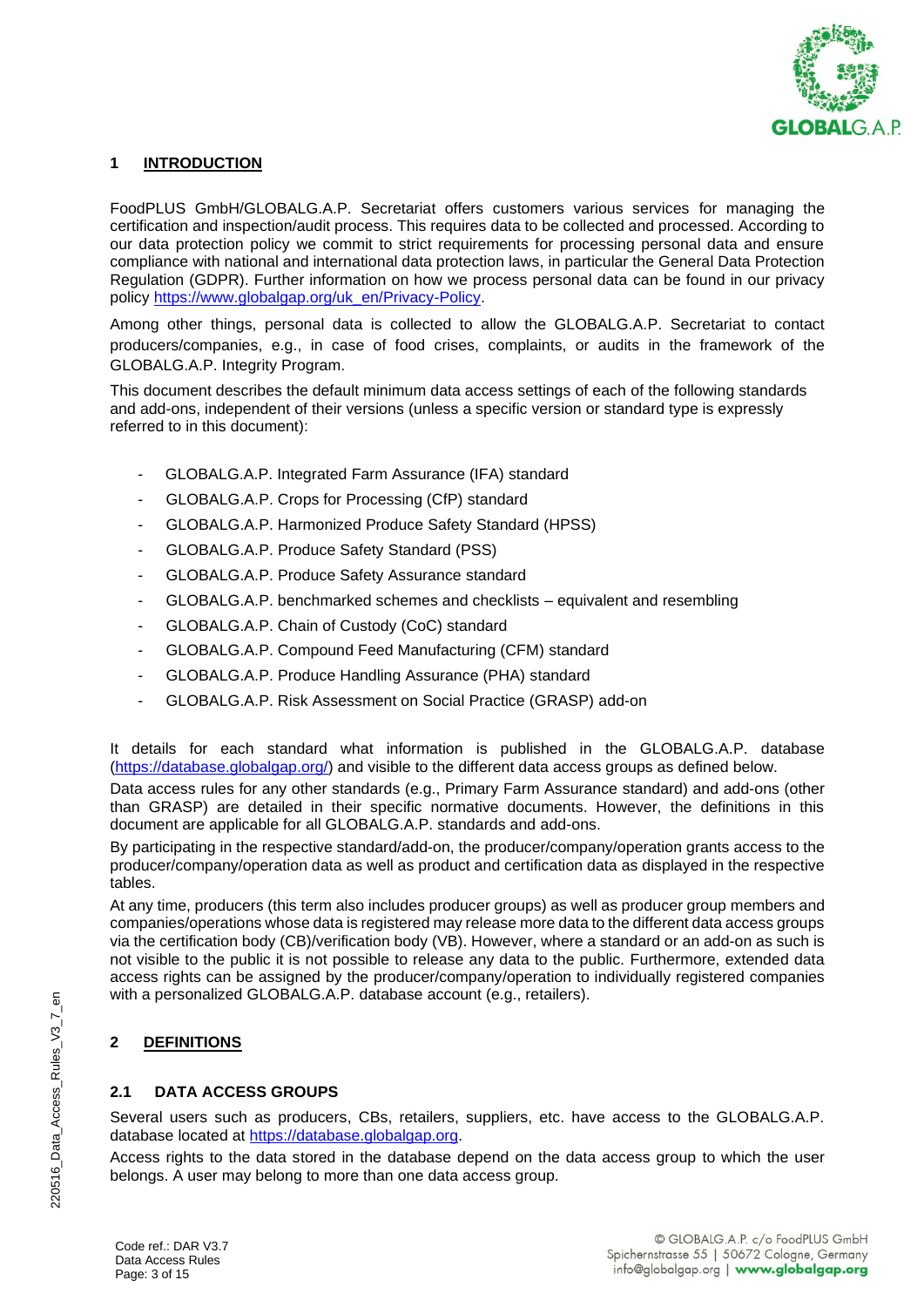

The following data access groups exist:

- GLOBALG.A.P. Secretariat (chapter 2.1.1)
- CB/VB (chapter 2.1.2)
- Market participant (chapter 2.1.3)
- Observer (chapter 2.1.4)
- Public user (chapter 2.1.5)

Except for the data access group "public user", the users have a personalized account with personalized login credentials. In certain cases, the additional data access groups "GRASP observer" and "GRASP status observer", as well as "GFSI observer" exist. Further information on those additional data access groups can be found in chapters 4 (for GRASP) and 5 (GFSI) of this document.

## **2.1.1 Data access group: GLOBALG.A.P. Secretariat**

This group represents individuals in the GLOBALG.A.P. Secretariat with access to the data registered in the GLOBALG.A.P. database. Only GLOBALG.A.P. staff who have signed a confidentiality agreement will be assigned to this data access group.

GLOBALG.A.P. Secretariat has access to all data filed in the GLOBALG.A.P. database.

## **2.1.2 Data access group: CB/VB**

This group represents all CBs (accredited third-party inspection and CBs) and VBs (nonaccredited, firstor second-party inspection bodies), who have extended data access rights for their own clients. CB and VB administrators are allowed not only to read, but also to enter data into the GLOBALG.A.P. database for their clients.

If a producer does not have any products with an active status (see definition below), any CB that has the producer's GLOBALG.A.P. Number (GGN), is able to transfer the producer to that CB and thereby gain access to the producer data registered in the GLOBALG.A.P. database as well as to product data (certification history).

#### **2.1.3 Data access group: market participant**

This group represents companies or individuals who trade with the product originating from certified production processes. To become a market participant, the company/individual shall subscribe to GLOBALG.A.P. bookmarking. A list of all database users that have the status "market participant" is publicly accessible under [https://database.globalgap.org/.](https://database.globalgap.org/)

#### **2.1.4 Data access group: observer**

Some standards and add-ons are only visible to specific observers (e.g., the owner of an add-on), but not to the public. Observers have specific, extended data access rights. The members of the data access group are defined for each of the applicable standards or add-ons.

## **2.1.5 Data access group: public user**

Any user of the GLOBALG.A.P. database without a personalized account is considered a "public user" and granted public access rights.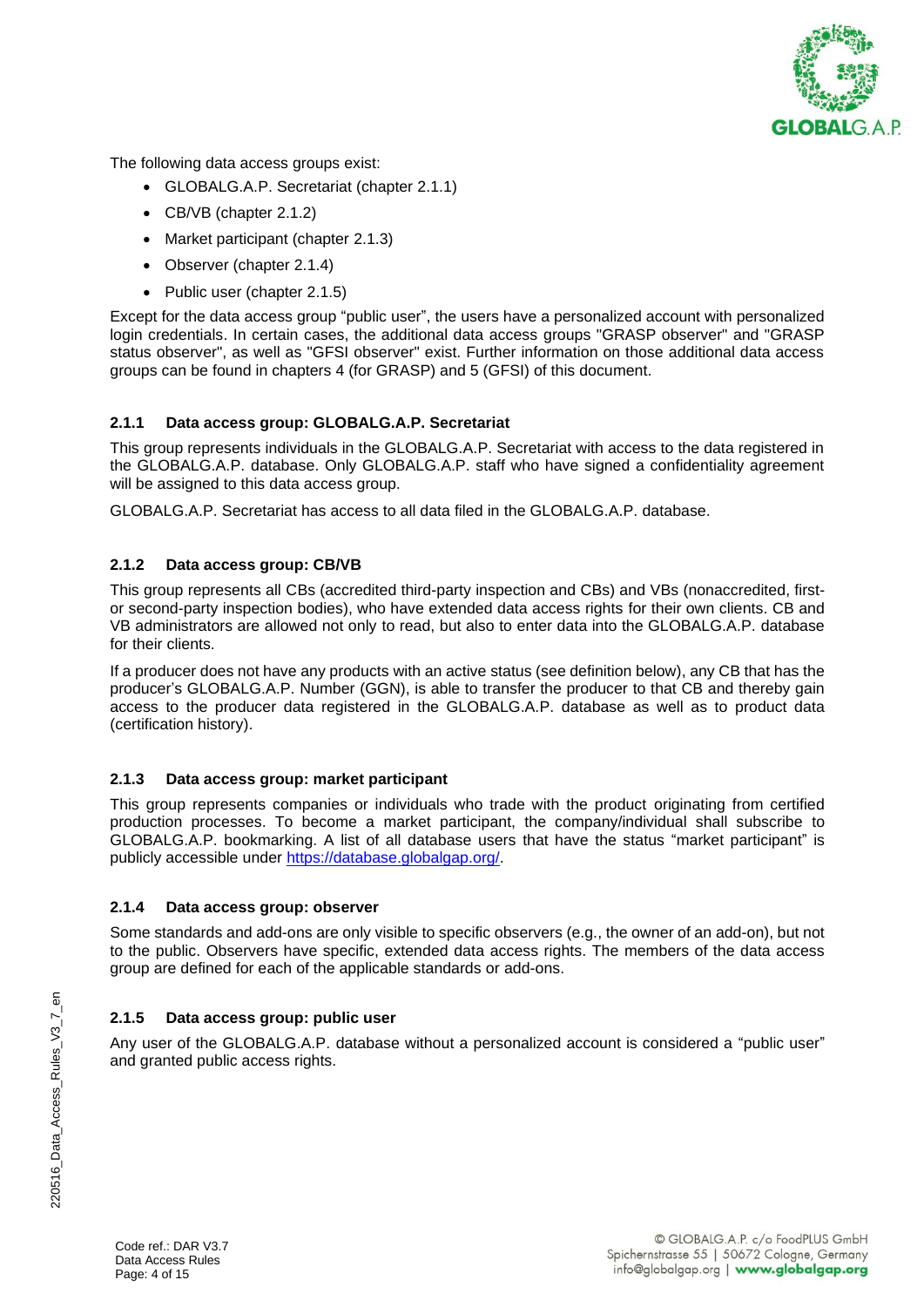

## **2.2 TYPES OF DATA AND DATA RELEASE**

## **2.2.1 Standard data/Standard visibility**

Standard data/Standard visibility covers the general visibility of the respective standard or add-on in the GLOBALG.A.P. database to the defined data access groups. These settings cannot be modified.

## **2.2.2 Producer/Company/Operation data**

Producer/Company/Operation data covers all producer-/company-/operation-related data described in the current version of the normative documents of the respective standard or add-on (e.g., GLOBALG.A.P. general regulations, specific add-on rules). Examples of producer data are the company's name and address.

Any producer/company/operation data to which observers, market participants, and/or public users have access as indicated in the tables detailing the access rights for the respective standard/add-on is only visible to these data access groups if at least one product has an active status (see definition below) for the respective producer/company/operation.

## **2.2.3 Product and certification data**

Product and certification data cover all product-related data described in the current version of the normative documents of the respective standard or add-on (e.g., GLOBALG.A.P. general regulations, specific add-on rules). Examples of product data are the certification option and the quantity.

Furthermore, all certification-/assessment-related data is covered, e.g., the validity of the certificate/assessment and the GLOBALG A.P. certificate number.

All data to which observers, market participants, and/or public users has access as indicated in the tables detailing the access rights for the respective standard/add-on is only visible to these data access groups for the respective producer/company/operation.

## **2.3 FURTHER DEFINITIONS**

## **2.3.1 Active status of a product**

A product that has one of the following statuses in the GLOBALG.A.P. database: accepted, certified, assessed, open non-conformance, suspended, or self-declared suspension.

The active status may refer to a current certification cycle, but also to the next certification cycle if it has already been created in the GLOBALG.A.P. database.

## **2.3.2 Data partners**

GLOBALG.A.P. registers and licenses data partners. Data partners make the data stored in the GLOBALG.A.P. database available to data access groups that are entitled to access such data in accordance with these data access rules. All data partners must strictly adhere to these data access rules and the GLOBALG.A.P. privacy policy.

## **2.3.3 Audit Online Hub**

The Audit Online Hub serves as a storage location for "Inspection/audit result" (part of "Product and certification data") for certain standards. Inspection/audit results (checklists) are uploaded to the Audit Online Hub [\(https://audit.globalgap.org/\)](https://audit.globalgap.org/) and cached in the GLOBALG.A.P. database. The inspection/audit results are available and visible as defined in the data access rights (see chapter 3.3).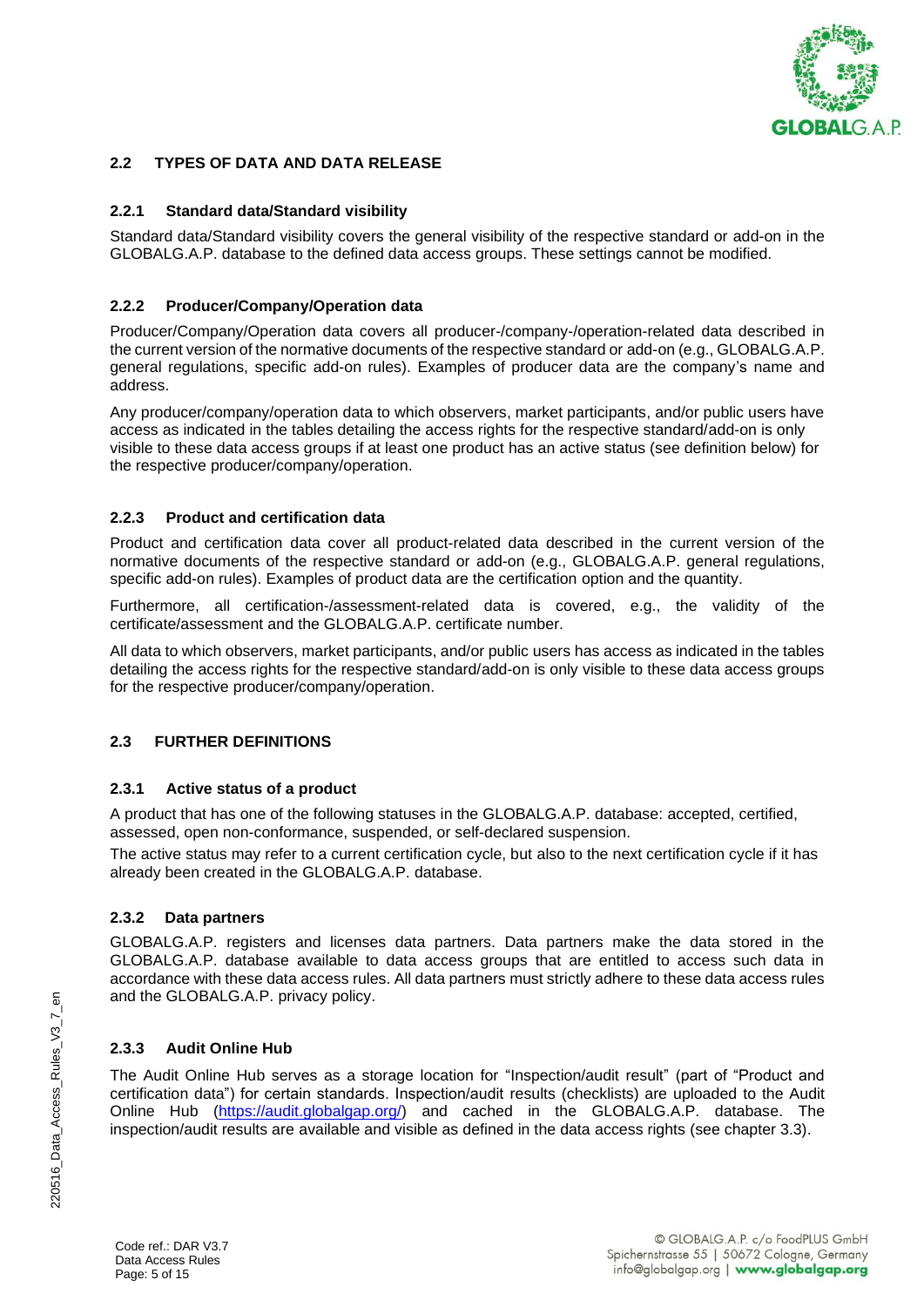

## **3 GENERIC GLOBALG.A.P. DATA ACCESS RULES**

The generic GLOBALG.A.P. data access rules are applicable to the following standards:

- GLOBALG.A.P. Integrated Farm Assurance (IFA) standard
- GLOBALG.A.P. Crops for Processing (CfP) standard
- GLOBALG.A.P. Harmonized Produce Safety Standard (HPSS)
- GLOBALG.A.P. Produce Safety Standard (PSS)
- GLOBALG.A.P. Produce Safety Assurance standard
- GLOBALG.A.P. benchmarked schemes and checklists equivalent and resembling
- GLOBALG.A.P. Chain of Custody (CoC) standard
- GLOBALG.A.P. Compound Feed Manufacturing (CFM) standard
- GLOBALG.A.P. Produce Handling Assurance (PHA) standard

## **3.1 STANDARD DATA/STANDARD VISIBILITY**

|                 | Data access groups                                 |    |                       |                |  |
|-----------------|----------------------------------------------------|----|-----------------------|----------------|--|
|                 | $\Omega$<br>а<br>Secretariat<br>٢η<br>⋖<br>ஜி<br>ಕ | සී | participant<br>Market | user<br>Public |  |
| <b>Standard</b> | x                                                  | x  | x                     | x              |  |

 $x =$  Indicates that this data is visible to users assigned to the respective data access group (made available either by the GLOBALG.A.P. Secretariat itself or by one of its data partners)

## **3.2 PRODUCER/COMPANY/OPERATION DATA**

|                                     | Data access groups         |    |                    |             |  |  |
|-------------------------------------|----------------------------|----|--------------------|-------------|--|--|
|                                     | GLOBALG.A.P<br>Secretariat | සී | Market participant | Public user |  |  |
| <b>Company (producer/operation)</b> |                            |    |                    |             |  |  |
| Company name                        | X                          | X  | $X^{8}$            | $X^{8}$     |  |  |
| Company address <sup>1)</sup>       | X                          | X  | $x^{8}$            |             |  |  |
| Company city                        | X                          | X  | $X^{8}$            | $x^{8}$     |  |  |
| Company country                     | X                          | X  | X                  | X           |  |  |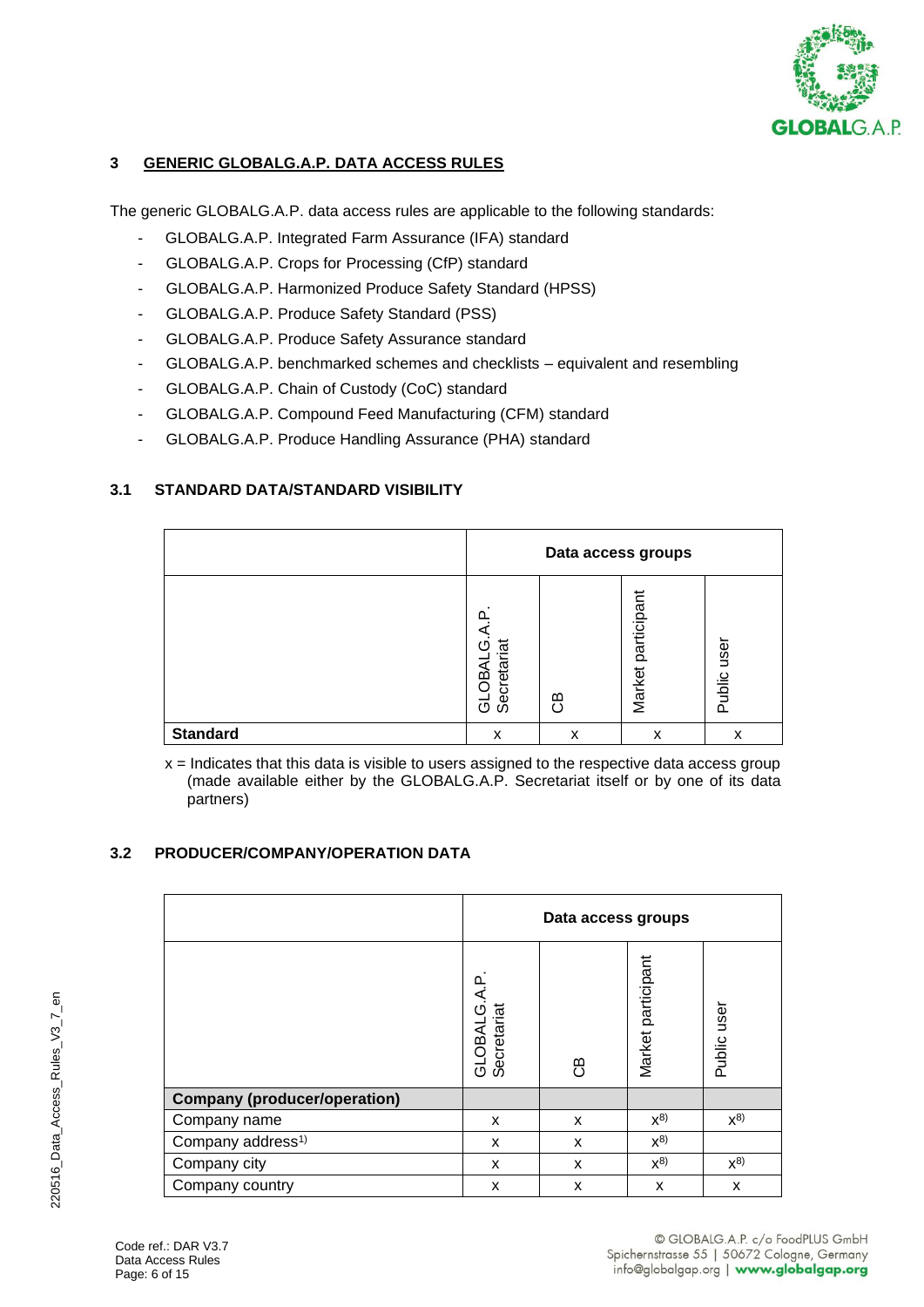

|                                                                   | Data access groups          |    |                    |             |  |
|-------------------------------------------------------------------|-----------------------------|----|--------------------|-------------|--|
|                                                                   | GLOBALG.A.P.<br>Secretariat | සී | Market participant | Public user |  |
| Company contact information <sup>2)</sup>                         | X                           | x  |                    |             |  |
| Company website (if available)                                    | x                           | x  |                    |             |  |
| GGN/CoC<br>Number/Global<br>Location<br>Number (GLN)/PHA-N3)      | x                           | x  | X                  | X           |  |
| Previous GGN/CoC Number                                           | X                           | X  | X                  | X           |  |
| Legal registration per country                                    | x                           | x  |                    |             |  |
| Location <sup>4</sup>                                             | x                           | x  | X                  |             |  |
| CB registration number <sup>5)</sup>                              | x                           | x  | X                  | x           |  |
| <b>Contact person (responsible for</b><br>legal entity)           |                             |    |                    |             |  |
| Contact name <sup>6)</sup>                                        | x                           | x  |                    |             |  |
| Contact information <sup>2)</sup>                                 | x                           | x  |                    |             |  |
| <b>Product handling unit</b><br>(PHU)/Production site information |                             |    |                    |             |  |
| Name of PHU/production site                                       | x                           | x  | $x^{8}$            |             |  |
| PHU/Production site address <sup>7)</sup>                         | x                           | x  | $x^{8}$            |             |  |
| PHU/Production site contact<br>information <sup>2)</sup>          | x                           | x  |                    |             |  |
| Sub-GLN(s)                                                        | x                           | x  | x                  | x           |  |
| Location <sup>4</sup>                                             | x                           | x  | X                  |             |  |
| Products per PHU/production site                                  | x                           | x  |                    |             |  |

 $x =$  Indicates that this data is visible to users assigned to the respective data access group (made available either by the GLOBALG.A.P. Secretariat itself or by one of its data partners)

## **Notes**

- 1) Company address includes: street address (or information available to describe the producer/company/operation location), postal address, postal code, and state/province
- $2)$  Contact information includes (where available): phone number, fax number, and email address
- 3) PHA-N: Number for PHA standard registered operations
- 4) Location includes: northern/southern latitude + western/eastern longitude
- 5) Number assigned to the producer/company/operation by the CB
- 6) Contact name includes: title, first name, and last name
- $7)$  PHU/Production site contact address includes: street address (or information available to describe the PHU/production site location), postal address, postal code, city, and country
- 8) Data is visible for Option 1 and 3 producers. Where the standard allows group certification, data is also visible for Option 2 and 4 producer groups (certificate holder), but not visible by default for producer group members. Producer group member data is only visible to the respective data access group if access has been granted by the producer group member.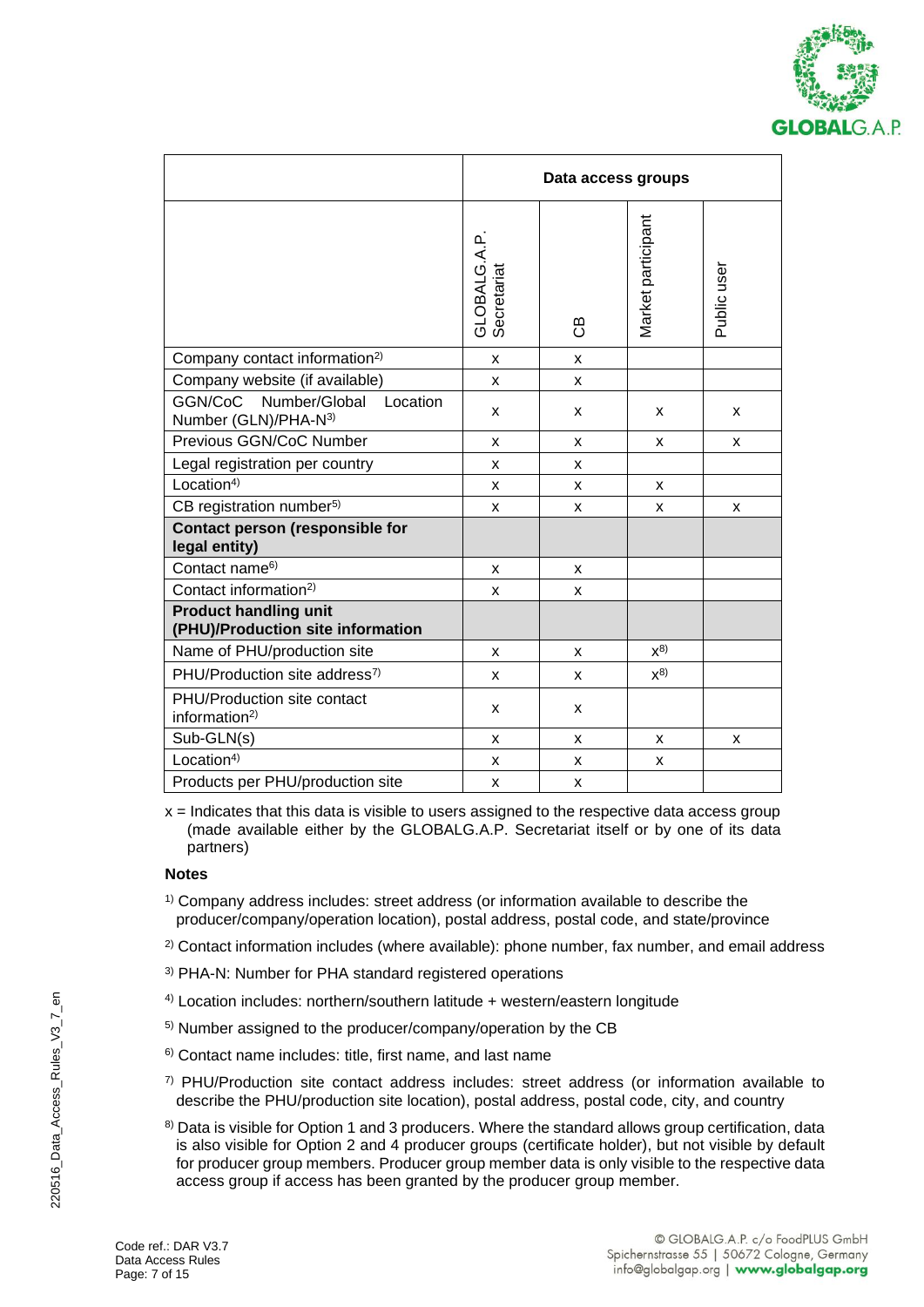

## **3.3 PRODUCT AND CERTIFICATION DATA**

#### **3.3.1 Product and certification data for IFA, CfP, HPSS, PSS, Produce Safety Assurance standard, and benchmarked schemes/checklists**

If product data is not relevant to a benchmarked scheme, this data is not displayed at all for the respective scheme (e.g., parallel production and/or parallel ownership).

|                                                                                      | Data access groups          |         |                    |             |
|--------------------------------------------------------------------------------------|-----------------------------|---------|--------------------|-------------|
|                                                                                      | GLOBALG.A.P.<br>Secretariat | යි<br>උ | Market participant | Public user |
| Product                                                                              | x                           | X       | X                  | X           |
| <b>Product status</b>                                                                | X                           | X       | X                  | x           |
| Standard version                                                                     | X                           | x       | X                  | X           |
| Certification option including multisite<br>information                              | X                           | x       | x                  | X           |
| For producer groups: number of producer<br>group members                             | x                           | x       | x                  | x           |
| Certificate validity date                                                            | x                           | x       | x                  | X           |
| CB                                                                                   | x                           | x       | x                  | X           |
| GLOBALG.A.P. certificate number                                                      | x                           | x       | x                  | X           |
| Participation in unannounced reward program                                          | x                           | X       | x                  | X           |
| Countries of destination                                                             | x                           | x       | x                  | X           |
| Quantity data <sup>1)</sup>                                                          | x                           | x       | x                  |             |
| Parallel production and/or ownership                                                 | x                           | x       | x                  | х           |
| Assessment conducted remotely                                                        | x                           | x       | x                  | X           |
| For crops: harvest included                                                          | x                           | x       | x                  | x           |
| For crops: product handling                                                          | x                           | x       | x                  | X           |
| For aquaculture: growth stage(s) covered by<br>certification                         | x                           | x       | x                  | X           |
| For aquaculture: brood stock/seedlings (ova/<br>juvenile) additionally purchased     | x                           | x       | x                  | X           |
| For aquaculture: postharvest activity                                                | x                           | x       | x                  | X           |
| For aquaculture: availability of Global Food<br>Safety Initiative (GFSI) certificate | x                           | x       | x                  | x           |
| For aquaculture: feed supply                                                         | x                           | x       | x                  | x           |
| For aquaculture: GRASP overall assessment<br>result <sup>2</sup>                     | x                           | x       | x                  | x           |
| Certification data <sup>3)</sup>                                                     | x                           | x       | x                  | X           |
| Inspection/audit result <sup>4)</sup>                                                | x                           | x       |                    |             |

 $x =$  Indicates that this data is visible to users assigned to the respective data access group (made available either by the GLOBALG.A.P. Secretariat itself or by one of its data partners)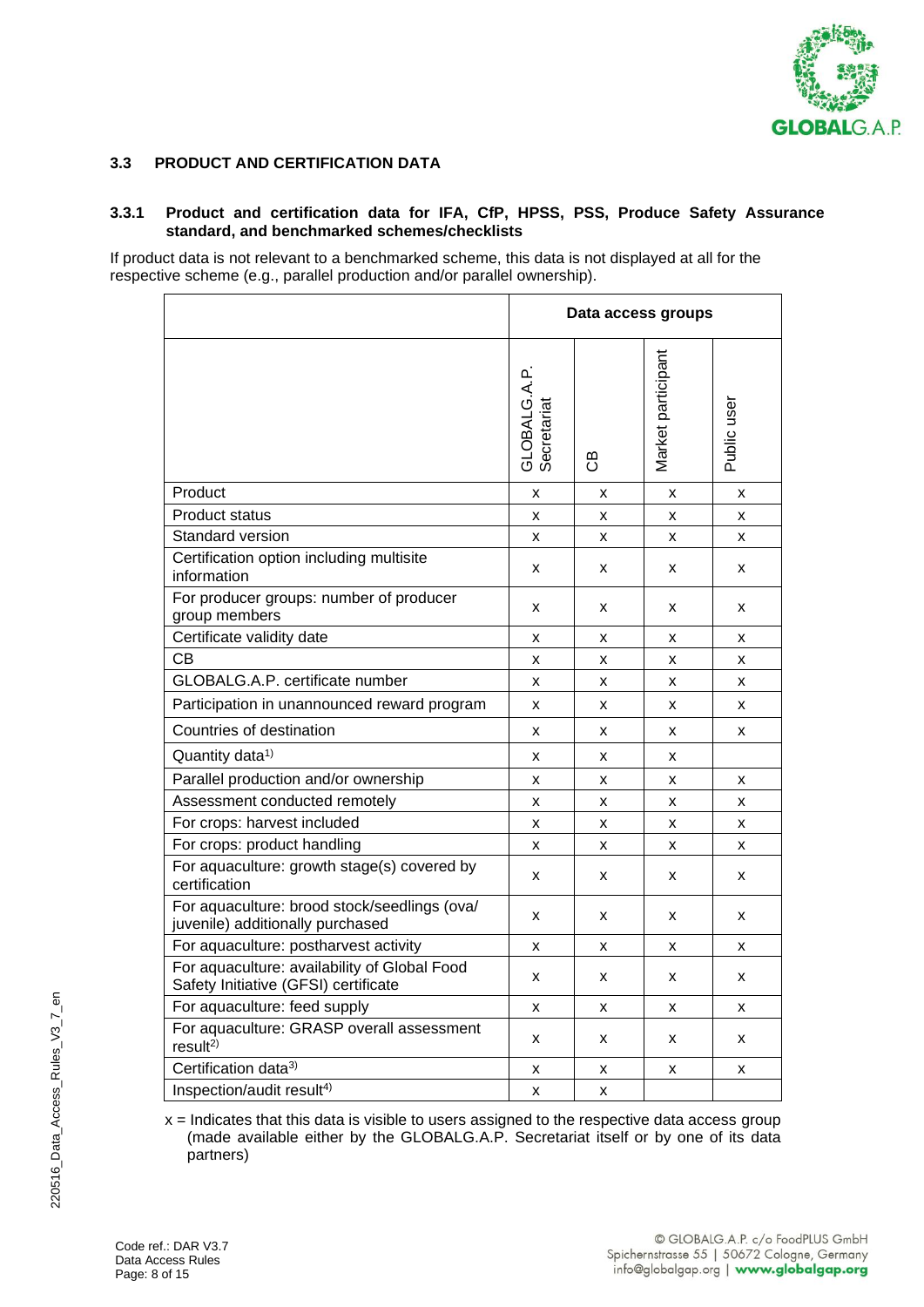

## **Notes**

<sup>1)</sup> For crops: production surface For livestock: production in metric tons live weight For aquaculture: production in metric tons live weight for farmed fish, number of estimated organisms for in-house brood stock and seedlings (ova/juvenile)

- <sup>2)</sup> Possible results: fully compliant, improvements needed, not compliant but some steps taken, not compliant, not applicable
- <sup>3)</sup> Data includes "valid from" date of the certificate and date of the certification decision, not applicable for CfP standard
- 4) Inspection/audit report details linked to the assessment including date of assessment, checklist, and non-conformances/non-compliances.

## **3.3.2 Product and certification data for CoC and CFM standards**

|                                                           |                             | Data access groups |                    |             |  |
|-----------------------------------------------------------|-----------------------------|--------------------|--------------------|-------------|--|
|                                                           | GLOBALG.A.P.<br>Secretariat | පි                 | Market participant | Public user |  |
| Product/For CoC: sub-scope                                | X                           | X                  | X                  | X           |  |
| <b>Product status</b>                                     | X                           | x                  | X                  | x           |  |
| Standard version                                          | X                           | x                  | X                  | X           |  |
| Certification option including multisite<br>information   | X                           | x                  | x                  | x           |  |
| Certificate validity date                                 | X                           | X                  | X                  | X           |  |
| <b>CB</b>                                                 | X                           | x                  | X                  | x           |  |
| GLOBALG.A.P. certificate number                           | X                           | x                  | X                  | X           |  |
| For CFM: participation in unannounced<br>reward program   | X                           | X                  | x                  | x           |  |
| Countries of destination                                  | X                           | x                  | X                  | X           |  |
| Quantity data <sup>1)</sup>                               | X                           | x                  | X                  |             |  |
| Assessment conducted remotely                             | X                           | x                  | x                  | x           |  |
| For CFM: parallel ownership                               | X                           | X                  | X                  | X           |  |
| For CoC: product labeling done?                           | X                           | x                  | x                  | x           |  |
| For CoC: availability of GFSI recognized<br>certification | X                           | x                  | x                  | x           |  |
| For CoC: GGN label logo license holder?                   | X                           | X                  | X                  | x           |  |
| For CoC: supply chain or retail/restaurant                | X                           | X                  | X                  | x           |  |
| Certification data <sup>2)</sup>                          | X                           | x                  | X                  | x           |  |
| Inspection/audit result <sup>3)</sup>                     | X                           | X                  |                    |             |  |

 $x =$  Indicates that this data is visible to users assigned to the respective data access group (made available either by the GLOBALG.A.P. Secretariat itself or by one of its data partners)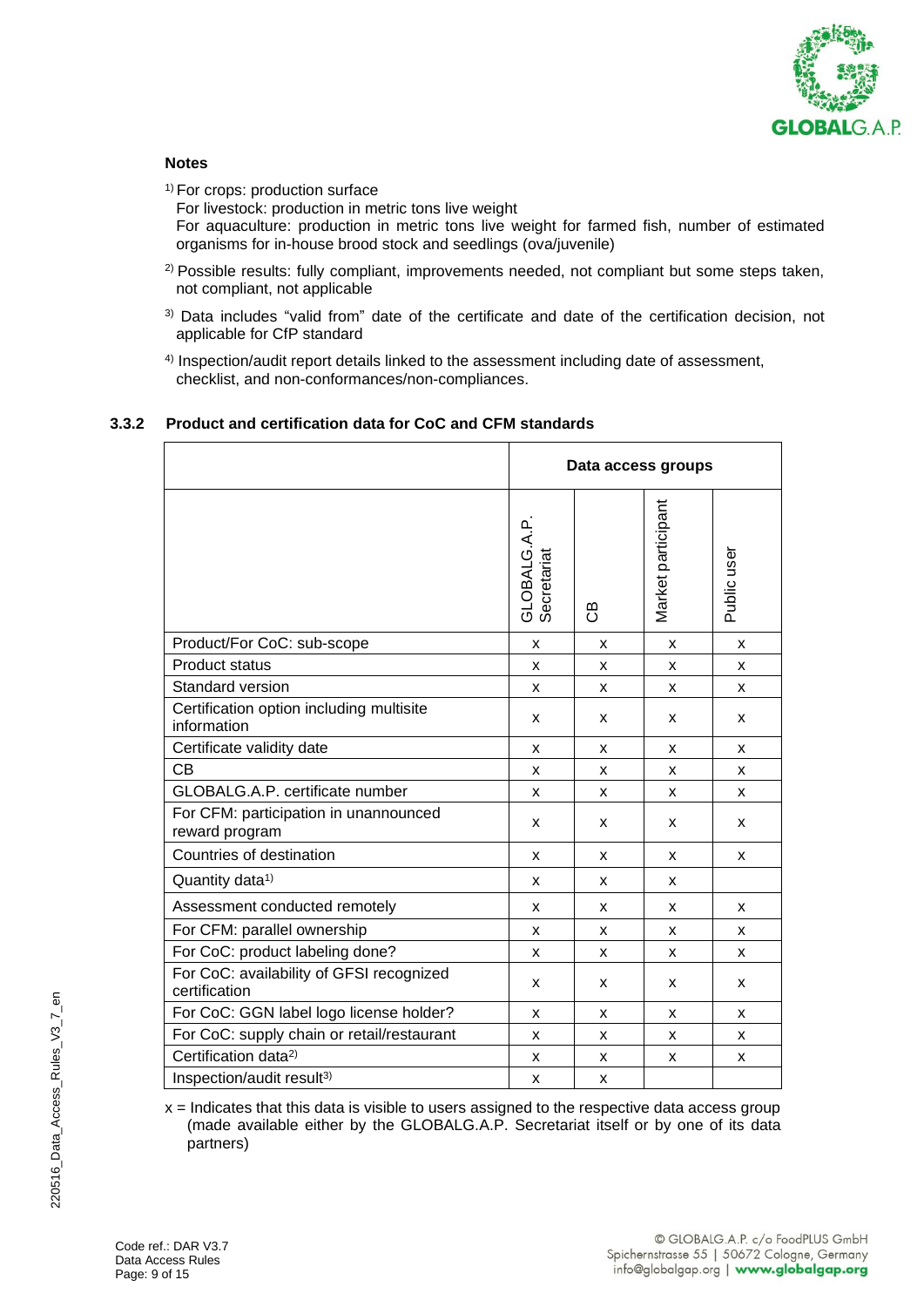

## **Notes**

<sup>1)</sup> Amount in metric tons

- <sup>2)</sup> Data includes "valid from" date of the certificate and date of certification decision
- 3) Inspection/Audit report details linked to the assessment including date of assessment, checklist, and non-conformances/non-compliances

## **3.3.3 Product and certification data for PHA standard**

|                                                                                                        | Data access groups          |    |                    |             |
|--------------------------------------------------------------------------------------------------------|-----------------------------|----|--------------------|-------------|
|                                                                                                        | GLOBALG.A.P.<br>Secretariat | පී | Market participant | Public user |
| Product                                                                                                | X                           | X  | X                  | X           |
| <b>Product status</b>                                                                                  | X                           | X  | X                  | X           |
| Standard version <sup>1)</sup>                                                                         | X                           | X  | X                  | X           |
| Certification option including multisite<br>information                                                | X                           | X  | X                  | X           |
| Certificate validity date                                                                              | X                           | X  | X                  | X           |
| CВ                                                                                                     | X                           | X  | X                  | X           |
| GLOBALG.A.P. certificate number                                                                        | x                           | x  | x                  | x           |
| Countries of destination                                                                               | X                           | X  | X                  | X           |
| Quantity data <sup>2)</sup>                                                                            | X                           | X  |                    |             |
| Operation scope <sup>3)</sup>                                                                          | X                           | X  | X                  | x           |
| Covered by Produce Safety Rule (PSR)<br>and/or covered by Preventive Controls for<br>Human Food (PCHF) | X                           | X  | X                  | X           |
| Observation of product during audit                                                                    | X                           | X  | X                  | X           |
| Audit result <sup>4)</sup>                                                                             | X                           | X  |                    |             |

 $x =$  Indicates that this data is visible to users assigned to the respective data access group (made available either by the GLOBALG.A.P. Secretariat itself or by one of its data partners)

#### **Notes**

- 1) Includes type of operation (enclosed operation or open shed operation)
- 2) Number of production lines/types and number of registered production sites
- 3) Packing house, preprocessing, cooling/cold storage, and/or storage/distribution
- 4) Documents linked to the audit including final audit report/checklist and nonconformances/non-compliances, corrective action report, and the certificate issued by the CB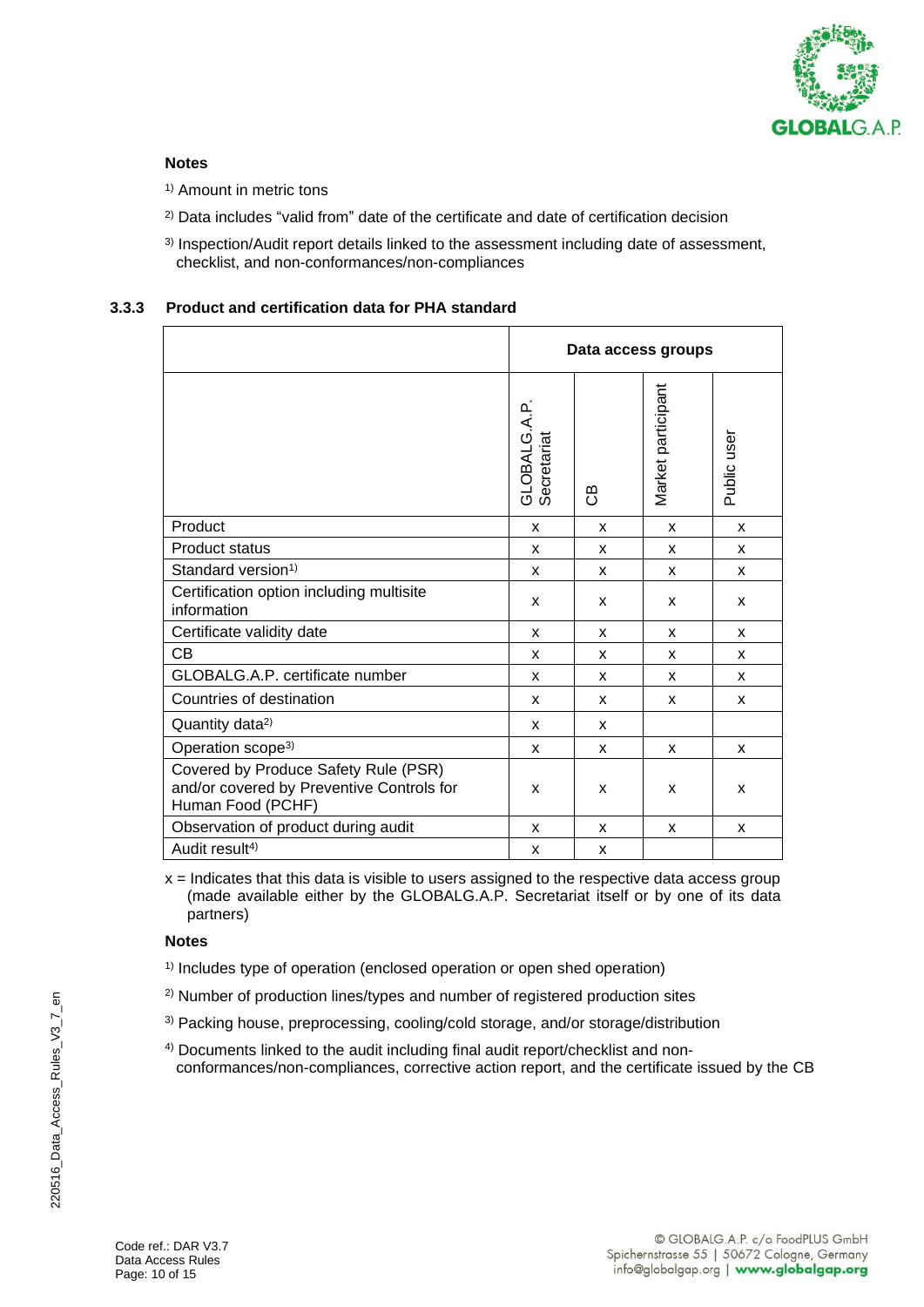

## **4 DATA ACCESS RULES FOR GRASP**

Definition of GRASP observer groups:

**GRASP observer**: trading companies that belong to the "market participant" data access group, have a GLOBALG.A.P. bookmarking account, and have access to the GLOBALG.A.P. database as GRASP observers.

**GRASP status observer:** traders and trader-producers that, due to their business activities and their role in the supply chain, need information on the GRASP status of their suppliers (producers).

Traders and trader-producers are defined as follows:

- Traders: companies or individuals who trade products and may need to verify the GRASP status of their suppliers.
- Trader-producers: producers who also act as traders. These producers may need to verify the GRASP status of their suppliers to be able to comply with the requirements of their buyers.

|                                    | Data access groups         |                 |                      |                                         |                |
|------------------------------------|----------------------------|-----------------|----------------------|-----------------------------------------|----------------|
|                                    | ٢ŋ<br>Secretariat<br>GLOBA | മ<br>$\epsilon$ | őδ<br>obser<br>GRASP | status<br>observe<br><b>RASP</b><br>(5) | user<br>Public |
| Standard visibility - GRASP add-on | x                          | x               | x                    | x                                       | x              |

 $x =$  Indicates that this standard is visible to users assigned to the respective data access group (made available either by the GLOBALG.A.P. Secretariat itself or by one of its data partners)

## **4.1 PRODUCER/COMPANY/OPERATION DATA**

Producer/Company/Operation data is displayed to the GRASP observer according to the data access rights of market participants for the GLOBALG.A.P. primary production certificate (e.g., IFA or equivalent benchmarked scheme/checklist) to which the GRASP assessment is linked (see chapter 3.1).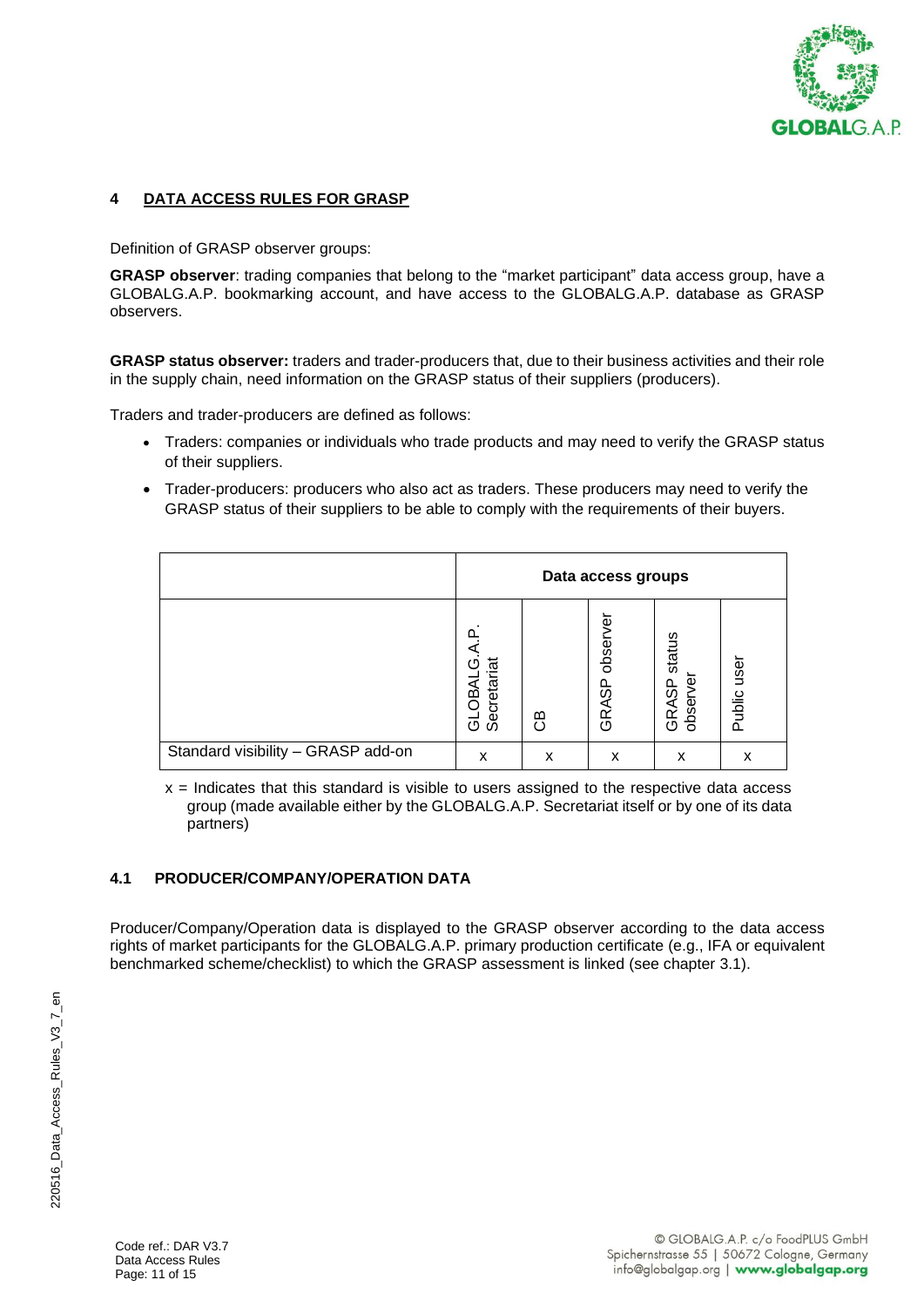

## **4.2 PRODUCT DATA**

|                                                                                                                                                 | Data access groups          |    |                |                          |             |
|-------------------------------------------------------------------------------------------------------------------------------------------------|-----------------------------|----|----------------|--------------------------|-------------|
|                                                                                                                                                 | GLOBALG.A.P.<br>Secretariat | පි | GRASP observer | GRASP status<br>observer | Public user |
| For producer groups: product                                                                                                                    | X                           | X  | X              | X                        | X           |
| Assessment status                                                                                                                               | X                           | X  | X              | X                        | X           |
| Standard version                                                                                                                                | X                           | X  | X              | X                        | X           |
| Overall assessment result                                                                                                                       | X                           | X  | X              | X                        |             |
| Assessment option                                                                                                                               | $\mathsf{x}$                | X  | X              | X                        | X           |
| For producer groups: Number of<br>GRASP producer group members<br>and total number of producer group<br>members linked to the producer<br>group | X                           | X  | X              | X                        | X           |
| <b>CB</b>                                                                                                                                       | X                           | X  | X              | X                        | X           |
| <b>GRASP</b> assessment number                                                                                                                  | X                           | X  | X              | x                        | X           |
| Quantity data <sup>1)</sup>                                                                                                                     | X                           | X  | X              |                          |             |
| Assessment conducted remotely                                                                                                                   | X                           | X  | X              | X                        | X           |
| Product handling                                                                                                                                | X                           | X  | X              | X                        | X           |
| Checklist result including assessment<br>data <sup>2</sup>                                                                                      | X                           | x  | X              |                          |             |

 $x =$  Indicates that this data is visible to users assigned to the respective data access group (made available either by the GLOBALG.A.P. Secretariat itself or by one of its data partners)

## **Notes**

1) Number of GRASP employees

<sup>2)</sup> Assessment report details (checklist) linked to the assessment as well as date of assessment, date of upload of assessment report to the GLOBALG.A.P. database, and validity of the assessment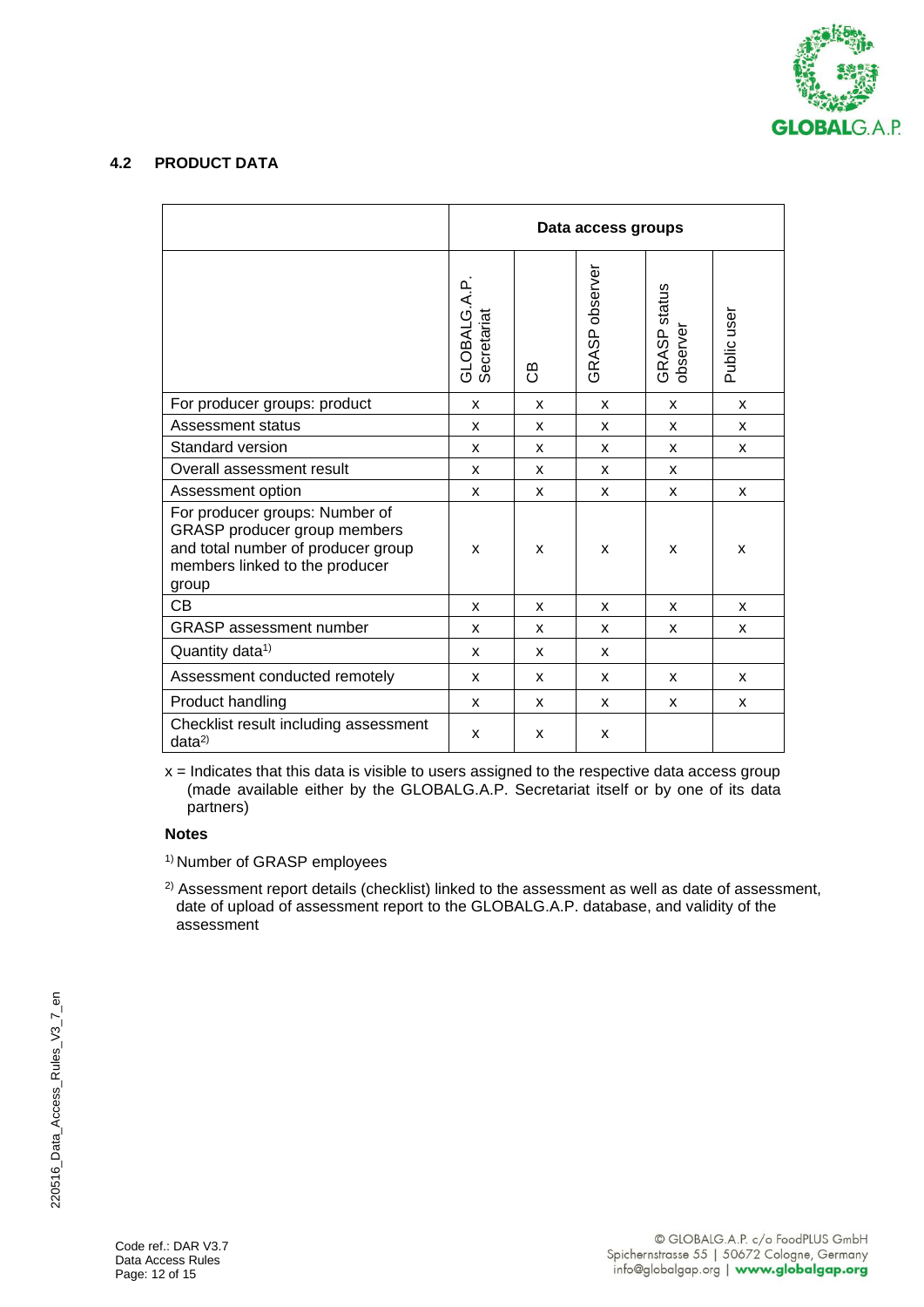

#### **5 DATA ACCESS RULES FOR DATA ACCESSED BY GLOBAL FOOD SAFETY INITIATIVE**

**IMPORTANT NOTE**: This chapter is applicable as of 1 July 2022 and is retroactively valid for all data collected from 1 April 2022. To clarify: Data collected between 1 April and 1 July 2022 can only be accessed by the GFSI observer from 1 July 2022.

**GFSI observer:** This data access group exclusively represents the Global Food Safety Initiative (https://mygfsi.com/), being an independent organization, which recognizes certain GLOBALG.A.P. standards (for particular scopes) that meet the GFSI Benchmarking Requirements. This data access group is exclusively dedicated to GFSI. No other body can be awarded the status "GFSI observer". Certification to GFSI-recognized standards allows producers to meet market demand and provide access to the majority of global markets. Data being shared in accordance with this chapter 5 is made transparent to GFSI itself and any potential third-party client using this platform. Any processing of data by this data access group, e.g., collecting, storing, editing, publishing, and sharing of data with third parties, will only be conducted for GFSI business purposes.

The GFSI observer is granted access to data for the following standard versions:

- GLOBALG.A.P. Integrated Farm Assurance (IFA) standard, versions 5.3-GFS and 5.4-1-GFS
- GLOBALG.A.P. Harmonized Produce Safety Standard (HPSS), version 1.2
- GLOBALG.A.P. Produce Handling Assurance (PHA) standard, version 1.2

|                                                      | GFSI observer |
|------------------------------------------------------|---------------|
| Standard data <sup>3)</sup>                          | $\mathsf{x}$  |
| <b>Company (producer/operation)</b>                  |               |
| Company name7)                                       | X             |
| Company city <sup>7)</sup>                           | X             |
| Company country                                      | X             |
| GGN/PHA-N <sup>1)</sup> /HPSS-GGN                    | X             |
| <b>Product data</b>                                  |               |
| Product                                              | X             |
| <b>Product status</b>                                | X             |
| Standard version <sup>8)</sup>                       | X             |
| Certificate validity date                            | X             |
| <b>CB</b>                                            | X             |
| Certificate ID <sup>2)</sup>                         | X             |
| Date certificate was issued                          | X             |
| Type of audit <sup>4)</sup>                          | X             |
| Use of technologies (for the audit) <sup>5)</sup>    | X             |
| URL to certificate <sup>6)</sup>                     | X             |
| Checklist result, including audit data <sup>9)</sup> | X             |

 $x =$  Indicates that this data is visible to users assigned to the respective data access group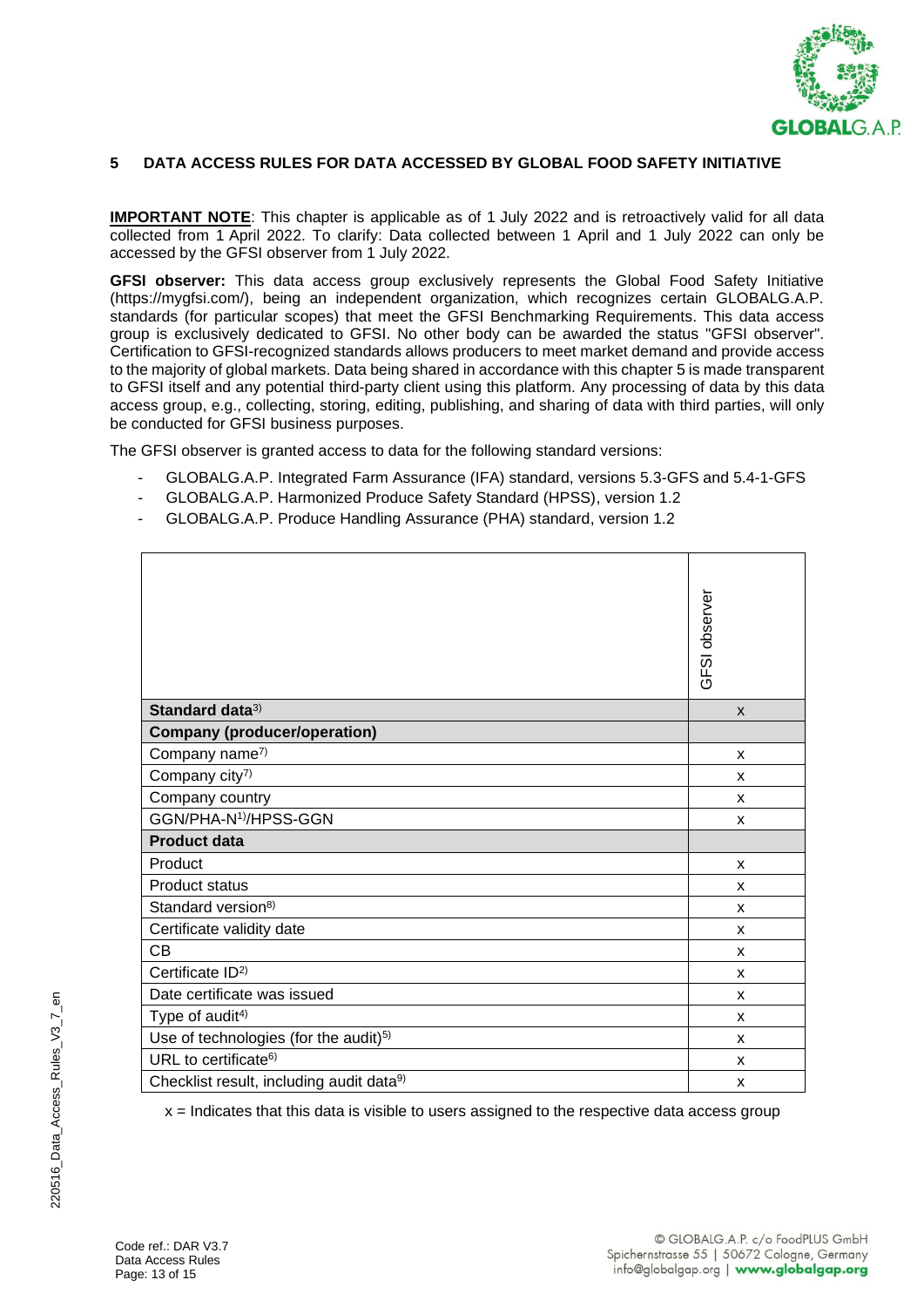

#### **Notes**

- <sup>1)</sup> PHA-N: Number for PHA standard registered operations<br><sup>2)</sup> Technical unique identifier for each certificate
- <sup>2)</sup> Technical unique identifier for each certificate<br><sup>3)</sup> Indicating the standard e.g. IFA
- 3) Indicating the standard, e.g., IFA<br> $\frac{41}{2}$  Announced or unannounced (if in
- 4) Announced or unannounced (if information is available)
- <sup>5)</sup> On site, or remote (if information is available)<br><sup>6)</sup> https://database.globalgap.org/globalgap/prot
- 6) [https://database.globalgap.org/globalgap/protected/search/SearchRedirect.faces?login](https://database.globalgap.org/globalgap/protected/search/SearchRedirect.faces?loginMode=1&searchQuery=4049928145659) [Mode=1&searchQuery=4049928145659](https://database.globalgap.org/globalgap/protected/search/SearchRedirect.faces?loginMode=1&searchQuery=4049928145659) (GGN parameter to be replaced at the end)
- $7)$  Data is visible for Option 1 producers. Where the standard allows group certification, data is also visible for Option 2 producer groups (certificate holder), but not visible by default for producer group members
- 8) May include type of operation (enclosed operation or open shed operation)
- As part of its surveillance activities, GFSI regularly audits GFSI-recognized scheme owners in order to maintain their recognition status. This audit includes the review of selected certification files, e.g., the application form, checklist, report, certificate, and any other relevant documents that are necessary for the certification process to be concluded. Because the checklist and the report will be available in the GLOBALG.A.P. IT systems, the information can be randomly selected and promptly displayed to the GFSI auditor.